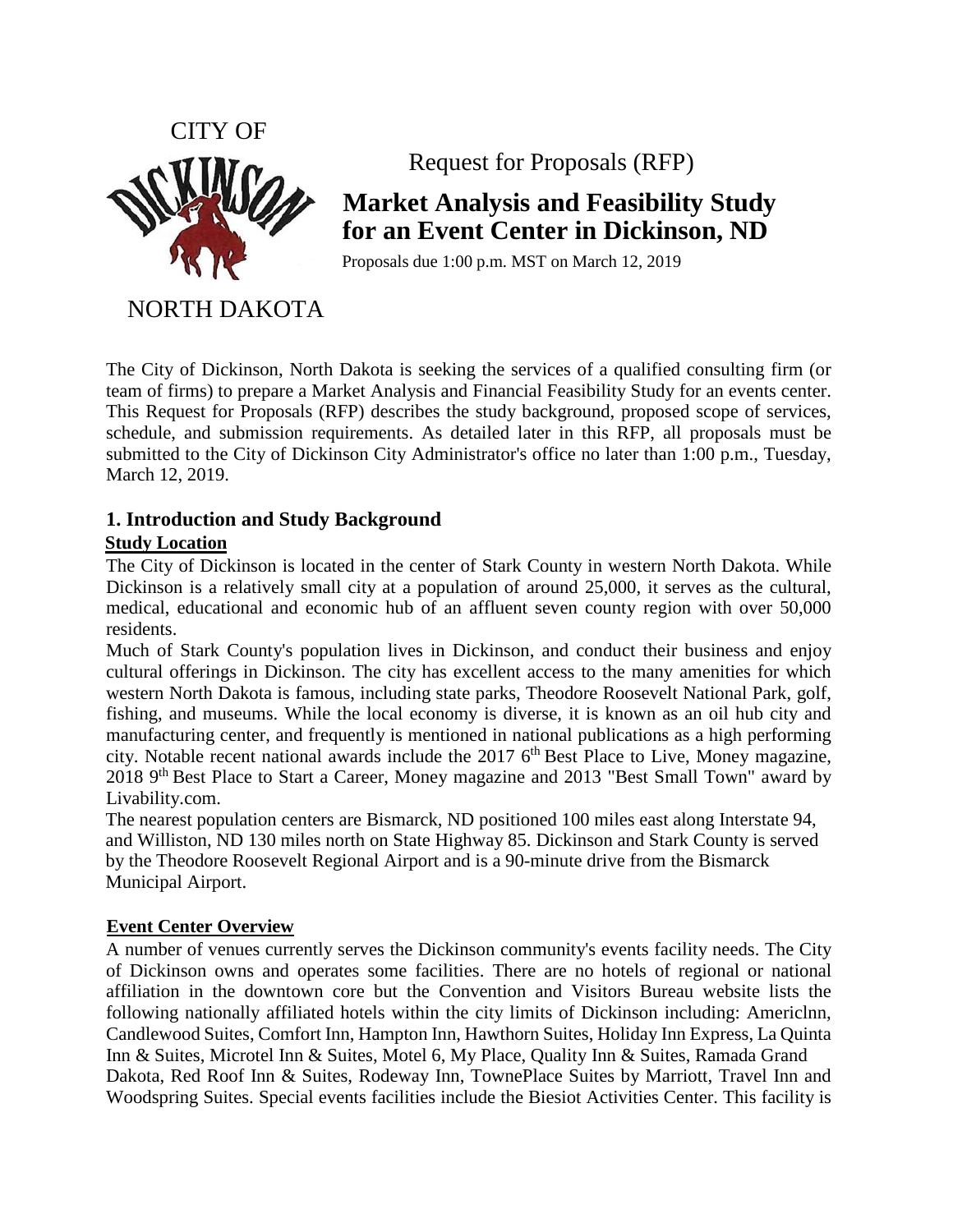located on the Dickinson State University campus and serves as the football and outdoor stadium for the university and two local high schools. The main concourse doubles as a meeting venue and can hold approximately 150 people. The Dickinson Public Library has a community room that can host small meetings of up to 120 people. The West River Community Center (WRCC) also has a community room that can be divided into two smaller rooms. Capacity in the two rooms combined total around 50. The Dickinson Retreat Center is another meeting venue that can hold approximately 50 people. The recently constructed Veteran's Pavilion can host meetings up to 100 people and is owned by the city of Dickinson but operated by the Dickinson Park Board. There are two local hotels that have Events space, Ramada Grand Dakota and Astoria. The Grand Dakota has 14,118 square feet of event space and 11 meeting rooms and can accommodate 960 conference attendees or 500 banquet guests. The Astoria has 15,500 square feet of event and meeting room space. In addition to these two hotels are 20 others in the city of Dickinson, several of which have a meeting room that can accommodate small group.

 $\hat{\gamma}$ 

Dickinson State University (DSU) is a liberal arts university with approximately 1,500 students. It is located in near the urban core of Dickinson and has meeting rooms and performance space on campus. Dorothy Stickney Auditorium is the largest meeting/performance space and can hold 735 people. The DSU Student Center also has meeting rooms available for public use.

The West River Ice Center is located on the campus of the WRCC and is home to the Dickinson High School hockey program and Dickinson Hockey Club. There activities dominate the facilities use in the winter months. In the off-season, this facility hosts trade shows, sport shows, circuses, concerts, etc. There are two connected buildings. The main building is 29,592 square feet with a seating capacity of 1,000. The newly constructed space is 21,600 square feet with a seating capacity of 300.

The largest indoor event space in Dickinson is the Trinity High School gym with a seating capacity around 2,500. This space is primarily used for the catholic high school events and indoor sporting events such as basketball and volleyball. The public can use the space but use must be compliant with the school's charter. The Dickinson Armory also provides indoor recreation space. This aging facility is used primarily by the North Dakota National Guard. Dickinson Park and Recreation does use the facility for some programming, primarily in the winter months. The space is limited to one regulation sized basketball court with little to no spectator seating. The Dickinson Public Schools also has several gymnasiums in a variety of school settings. The new middle school has 19,548 square feet of gymnasium space with less than 1,250 fixed bleacher seats. The high school has square feet of gymnasium space and fixed seats.

#### **Recent Efforts**

The City has never engaged in a study of the potential feasibility or benefits of an event center/civic center, but other community efforts may prove enlightening. Most notably, the construction of the West River Community Center (WRCC). The WRCC was constructed 12 years ago and expanded in 2014. The facility total cost of around \$33 million included rather significant private fundraising. This building was controversial when originally conceived. Its original construction required the passage of a sales tax and associated bonding. Since the facility has opened public participation/membership has far exceeded the original estimates. The facility has been very successful and served as a model for other similar facilities built in neighboring communities.

Dickinson residents and businesses have a history of supporting major construction projects, both public and private, including the Biesiot Activities Center (BAC), Trinity High School and the newly constructed CHI/St. Alexius hospital/clinic. The Dickinson Public School system recently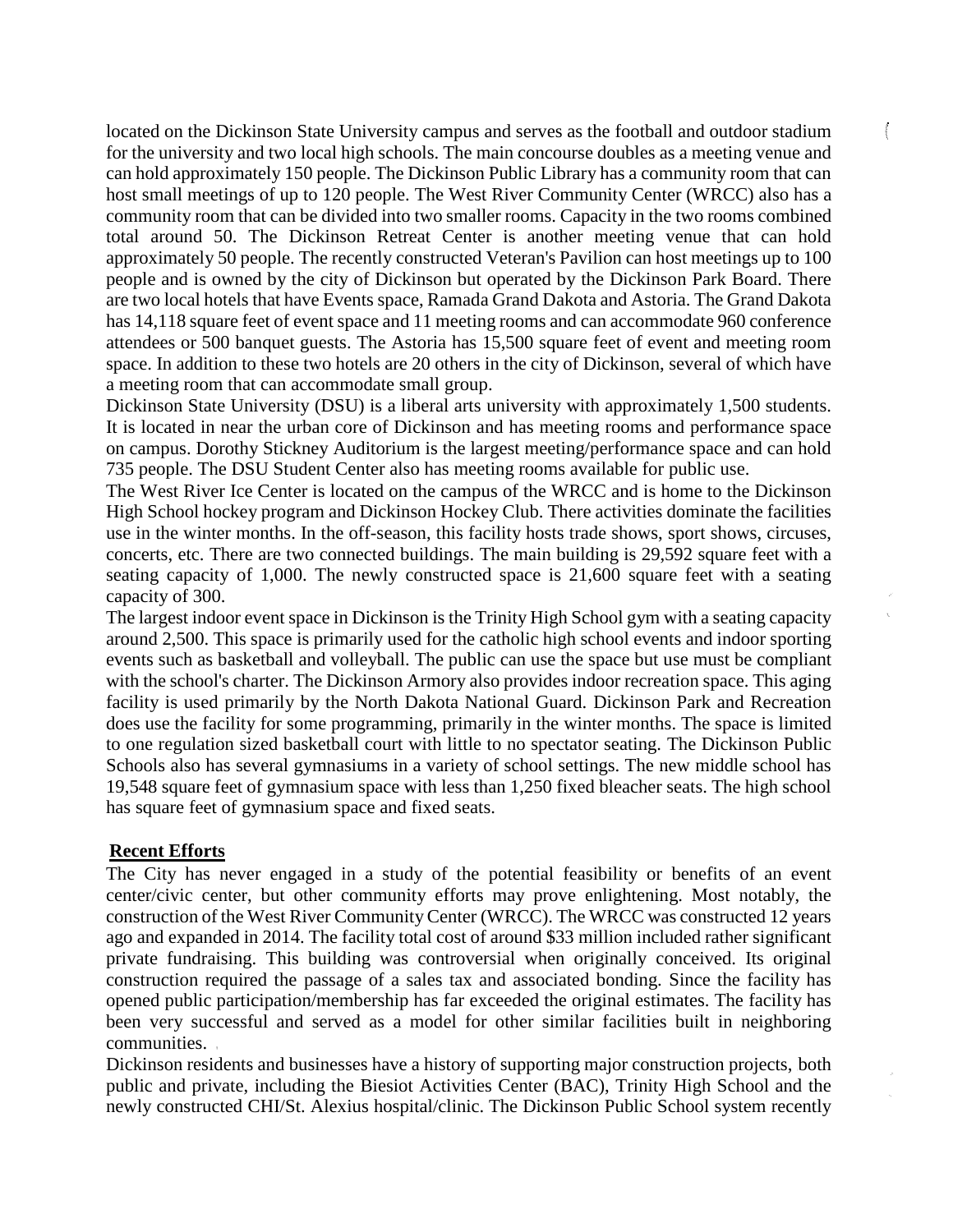constructed a \$60 million middle school with a bond referendum that received over 75% majority vote.

If an Event Center is to become a reality it must first garner the support of the community. Architectural compatibility may play an important role in that effort. Secondly, it must be based on a sound, practical analysis of market conditions and a realistic projection of what such a facility could contribute to the local economy and at what cost.

## **Dickinson 2035 Comprehensive Plan**

In 2013, the City Commission adopted a Comprehensive Plan for the City of Dickinson to guide decision-making, growth and development over the next 20 years. That plan does not specifically call for the establishment of an event center, but it does define several goals that would be supported by the establishment of a successful event center. Chapter Four outlines objectives calling for ongoing support of downtown businesses and investments in infrastructure that support the downtown core. Chapter Eight discusses land use and development. It identifies major land areas around the downtown core as priority infill areas. This chapter calls for developing a 24 hour environment around the downtown core, which enhances opportunities for retail and cultural development. A number of other objectives stated in the comprehensive plan are consistent with an effort to establish an Events space.

## **2. Scope of Work**

### **Phase I Tasks**

*Events Center Market Validation-* Evaluate the market viability of a new Events center in Dickinson to serve Dickinson, Stark County, and western North Dakota. As part of this objective, provide a thorough overview of competing facilities, their viability and the impact of a facility in Dickinson entering the market.

- A. Provide a summary of other facilities in the market, including their capacity, their utilization rate, and general information about their operating budget.
- B. Estimate the approximate number of events per year for a Dickinson Events center by event type (e.g., Events, trade shows or exhibitions, business meetings, banquets/social events, concerts, sporting events, etc.)
- C. Project the probable annual attendance figures for the Events center by event type, and indicate marketing and operational approaches for maximizing attendance and facility usage.
- D. Based upon the market validation analysis, recommend the approximate initial size by type of space (Meeting room, event space, support space) of a new Events center and the estimated attendance figures for each of the different event profiles that may be hosted by the facility.
- E. Identify and evaluate three to five potential sites for the Event center construction. The evaluation of each site should include a review and summary of existing infrastructure capabilities to serve the facility, transportation networks and flow of traffic into and out of site, adjacent supporting facilities, and potential for development resulting from the event center construction. The potential for locating the Event center near existing facilities should also be explored to determine if synergy can be created and/or capital costs lowered.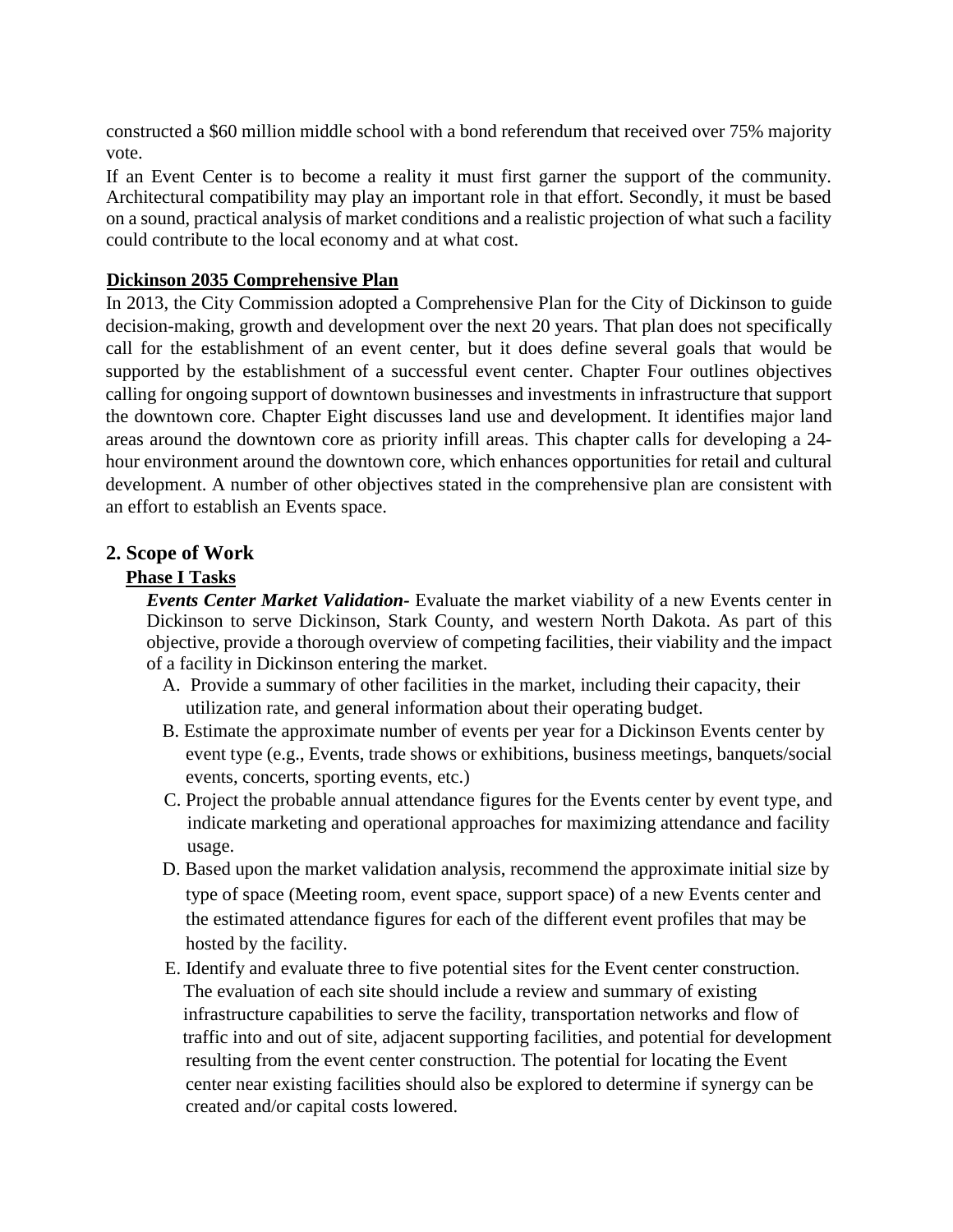F. Assuming a facility is constructed that follows the recommendations put forth in items B through E, provide a summary of the potential impact an events center in Dickinson might have on other local facilities. It will be vital to understand if success for a new Events center would come at the expense of nearby facilities, or whether the facility could be designed in such a way as to complement other local facilities and grow the overall events market.

#### *Support Facilities*

- A. Assuming a facility is constructed that follows the recommendations put forth in section 1, provide comments as to the adequacy or shortage of nearby complementary facilities, such as parking and hotel space.
- B. If existing facilities are deemed inadequate, present recommendations for attracting or constructing necessary support facilities to adequately support the effective operation of the Events center.

#### **Phase II Tasks**

The successful respondent will be asked to complete the following tasks only if the results of the Phase I study tasks indicate that market demand exists for an Events center in Dickinson. The City will have sole discretion as to whether or not to proceed with Phase Il of the study after the City Commission has reviewed the Phase I results.

#### *Capital Construction Analysis*

- A. Based upon a project scope as called for jn the market validation analysis, provide a general estimate of capital construction, site related property acquisition, and land preparation costs associated with construction costs for a facility of this nature. The City understands any such estimate is very preliminary in nature and likely based on general data such as total square footage. A basic estimate will suffice for the purposes of this analysis.
- B. Project annual (each year over 20 years) ongoing revenue sources that may be available to pay for the initial capital cost of the Events center.
- C. Based upon the market validation analysis, separately project initial, one-time revenue sources that may be available for the initial capital cost of a new Events center.
- D. Prepare a sources and uses statement that incorporates the revenue and bond proceeds and a detailed uses of funds.

#### *Operating Analysis*

- A. Based upon the market validation analysis, separately project annual (each year over 20 years) facility-related operating revenues for a new Events center.
- B. Based upon the market validation analysis, separately project annual (each year over 20 years) on-going operating expenditures for a new Events center.
- C. Prepare a net operating income statement (by year over 20 years) that incorporates the operating revenues and expenditures to arrive at a projected surplus or loss that will require a subsidy.

 $\tilde{\chi}$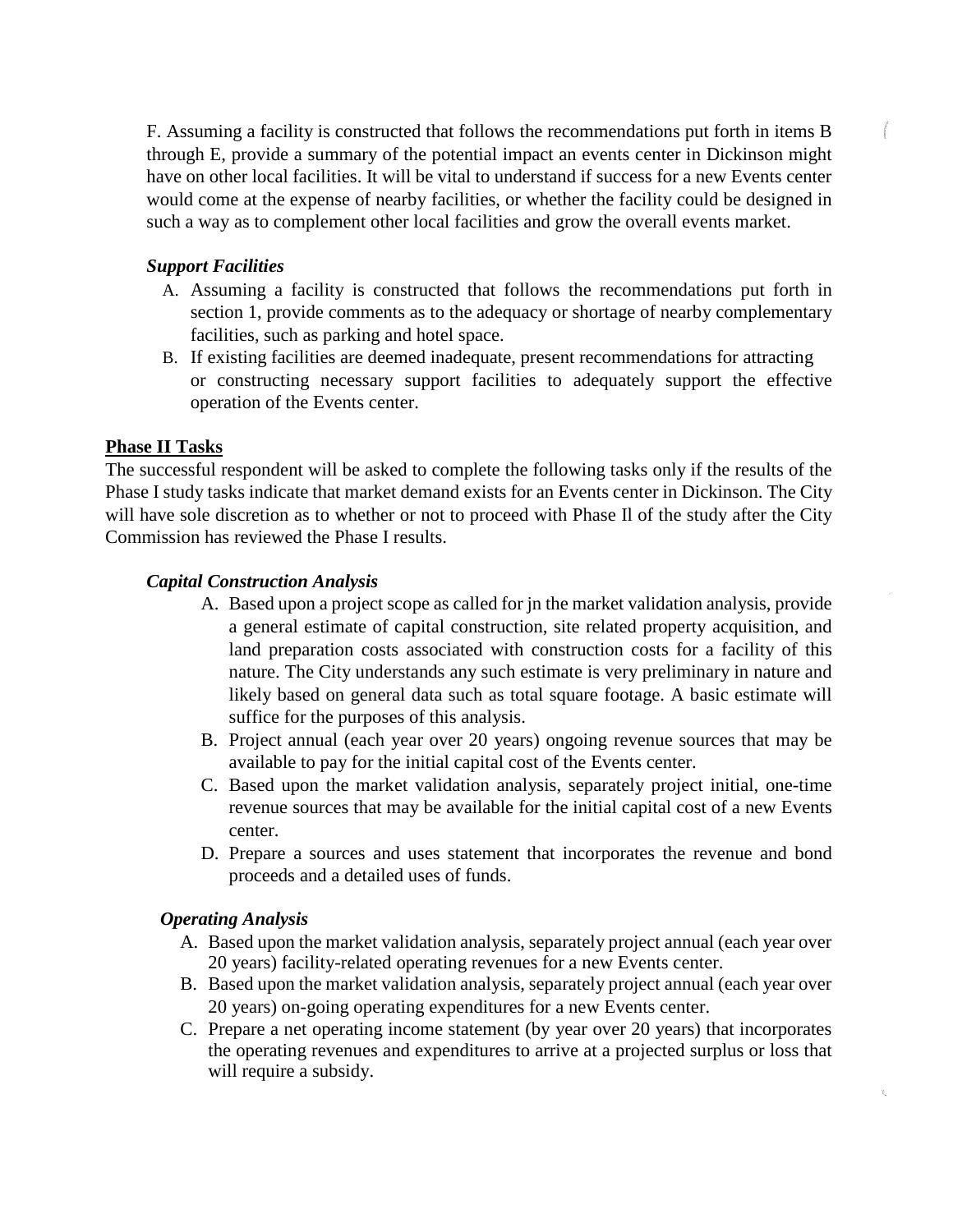## 3.**Study Schedule**

Initiation of the study is anticipated to occur by May 1, 2019. Preliminary findings should be submitted to the City by July 10, 2019. A final study product is to be provided to the City by no later than September 10, 2019 unless the city amends these dates.

## 4.**Submittal Procedures**

## **Budget and Cost Submittals**

Proposed fees for services outlined on the RFP must be submitted in a separate sealed envelope within the submittal package. The total project budget should be broken down into Phase I costs and Phase II costs. The envelope must be clearly marked with the firm's name and project title. The proposals will be initially reviewed without consideration to the fee.

Each submittal must include twelve (12) printed spiral bound copies of your proposal and one (1) electronic version using software the city currently has access to. They must be received in the offices of the City Administrator no later than 1:00 p.m. MST on Tuesday, March 12, 2019.

Proposals should be addressed as follows: City of Dickinson 99 2nd Street E Dickinson, ND 58601 ATTN: City Administrator

Mark the outside of the submittals with the titles, "Dickinson Market Analysis and Feasibility Study for an Event Center Scope of Work Proposal' and 'Dickinson Event Center RFP Fee Proposal.

All proposals at a minimum must provide the following:

- $Firm(s)$  name, address(s) and telephone number(s)
- Names of key personnel who will work on the project, experience of each, and length of service with the firm(s)
- List of completed or ongoing projects of a similar nature for which the key personnel were the principal professional or served on the project team  $\bullet$
- Willingness and capability to meet the time requirements
- List of similar projects or experience
- Statement of Understanding of the Study's Intent and Related Issues
- Total proposed consultant budget (i.e., fee) by major task and firm with costs broken down by staff, materials, and others study expenses.

Questions or other inquiries regarding this Request-for-Proposals (RFP) should be directed to Joe Gaa, City Administrator at: joe.gaa@dickinsongov.com or (701) 456-7744.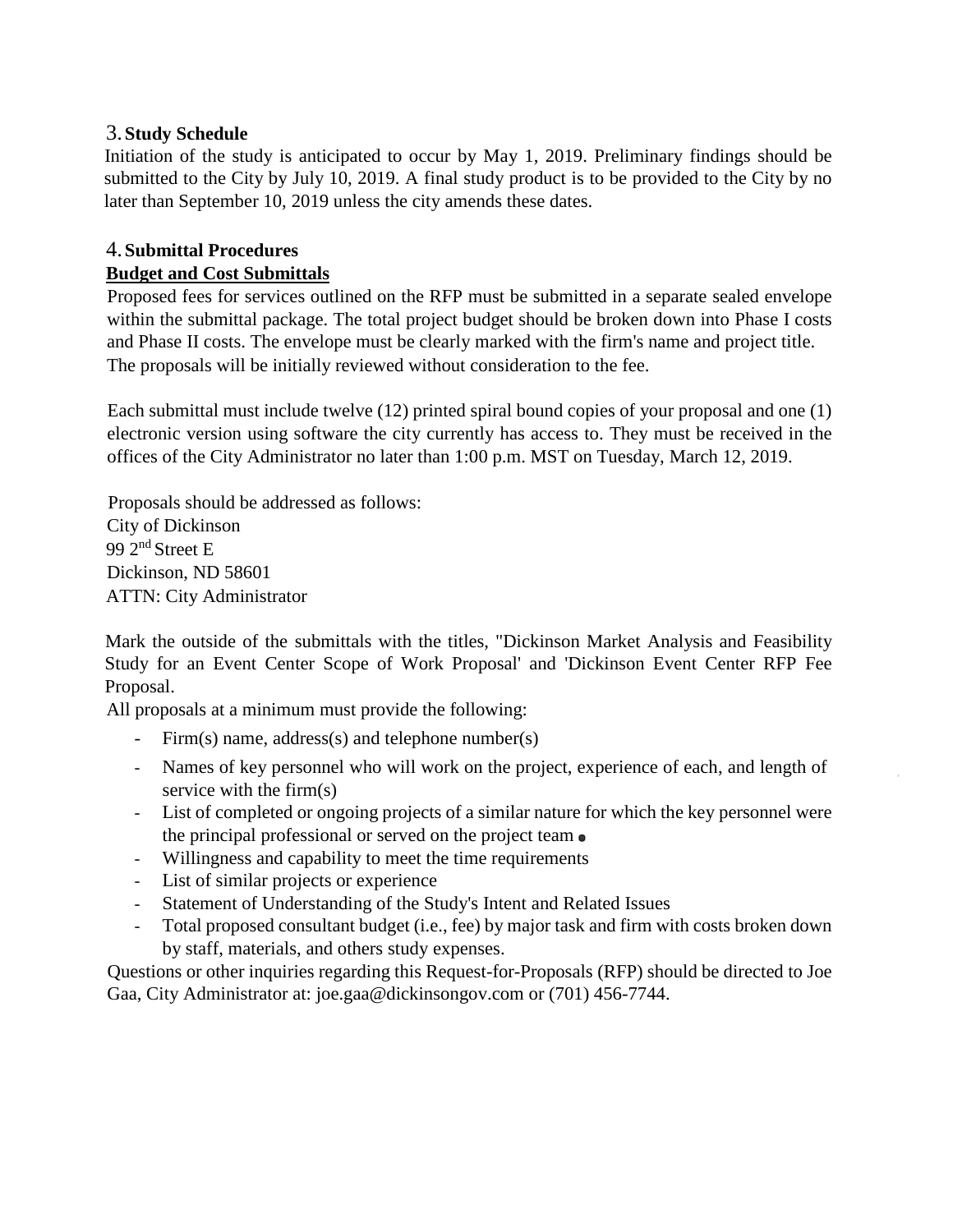#### 5. **Consultant Selection Criteria and Awarding of Contract**

## **1) Selection Criteria**

Consultant proposals will be evaluated using the following criteria as a measure of the respondents' ability to successfully complete the project scope of work. Though important, cost will not be the sole basis for selection, since it is in the City's best interest to retain a team that has significant professional credentials. The City reserves the right to accept, reject, or negotiate any or all proposals, including the right to award the contract in whole or in part if it is deemed in the City's best interest. A committee using the following evaluation criteria will assess the merit of each submittal: A. Experience and Qualifications as evidenced by:

- 1. Company background and history
- 2. Relevant experience with other projects by individuals
- 3. Client references (recent and long-term)
- B. Strength of the proposed Project Team as evidenced by:
	- 1.Appropriateness of management personnel and technical staff proposed.
	- 2.Organizational approach to project management including workflow, reporting and quality assurance procedures
- C. Quality of the proposed approach to the scope of work as evidenced by:
	- 1.Understanding and discussion of technical issues
	- 2.Methodology and technical plan of operations
	- 3.Project management plan and quality assurance procedures
	- 4.Innovation and thoughtfulness in work approach
- D. Ability to successfully complete the project as evidenced by:
	- 1.Understanding of task sequencing and major milestone events
	- 2.Adequacy of resources
	- 3.Ability to complete work on a timely basis and meet deadlines
	- 4.Efficiency in use of available study resources
- E. Response Characteristics
	- 1. Adherence to the required format
	- 2.Completeness of submittal
	- 3. Proposal cost
	- 4.Cost Breakdown by Phase

## **2) Contract Negotiation**

Upon completion of the evaluation process, the City of Dickinson will enter into negotiations with the responder(s) whose proposal offers the best solution and best value possible, as determined in the evaluation process. The City of Dickinson reserves the right to simultaneously negotiate with more than one responder or to ask for best and final proposals from one or more responders. The City reserves the right to reject any or all proposals submitted in response to this RFP. The award will be made to a qualified Consultant whose proposal is deemed to be in the best interest of the City of Dickinson.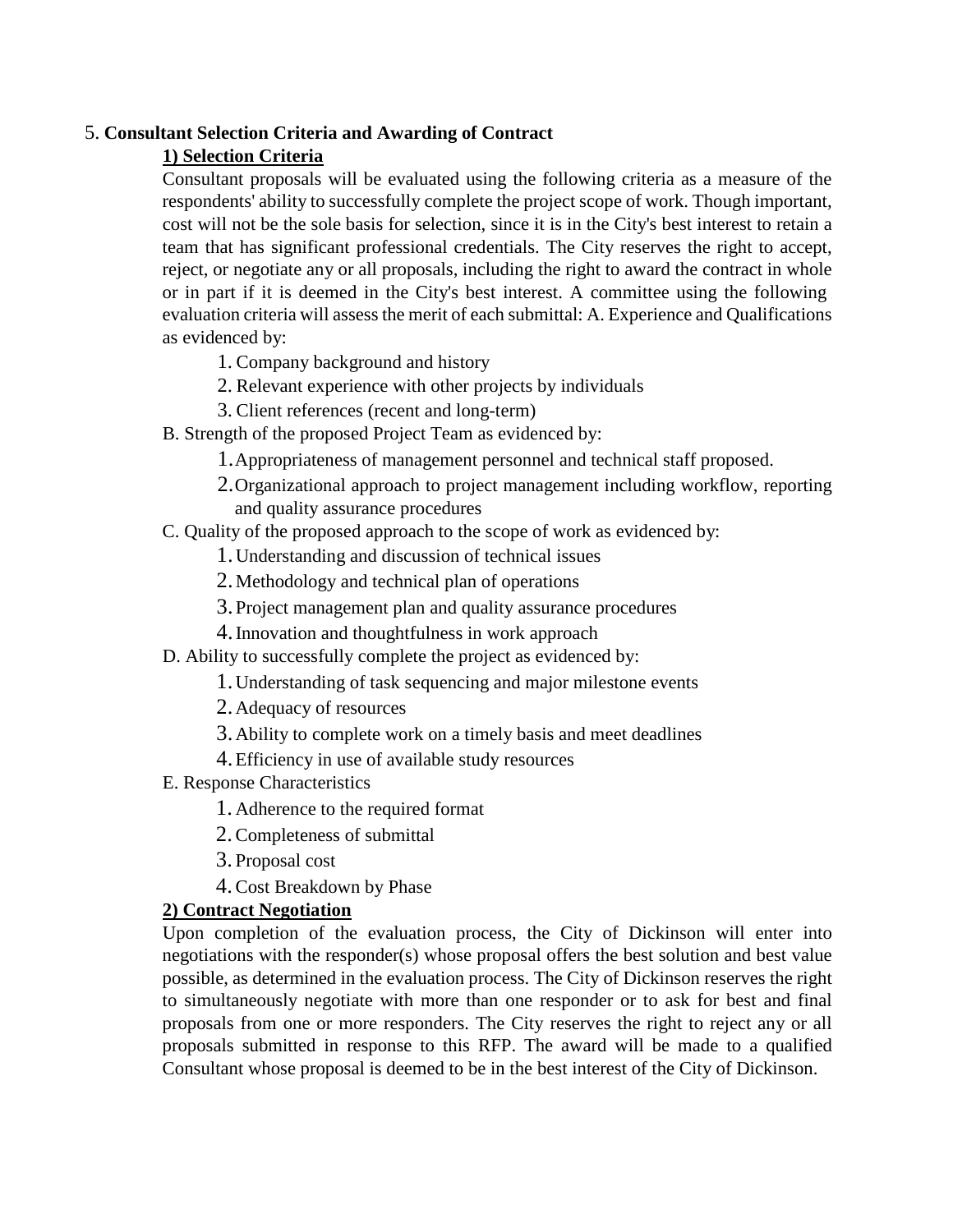#### 6. **Indemnification**

Contractor agrees to defend, indemnify, and hold harmless the City, its agencies, officers and employees (City), from and against claims based on the vicarious liability of the City or its agents, but not against claims based on the City's contributory negligence, comparative and/or contributory negligence or fault, sole negligence, or intentional misconduct. This obligation to defend, indemnify, and hold harmless does not extend to professional liability claims arising from professional errors and omissions. The legal defense provided by Contractor to the City under this provision must be free of any conflicts of interest, even if retention of separate legal counsel for the City is necessary. Contractor also agrees to reimburse the City for all costs, expenses and attorneys' fees incurred if the City prevails in an action against Contractor in establishing and litigating the indemnification coverage provided herein. This obligation shall continue after the termination of this agreement.

#### 7. **Insurance Requirements**

Contractor shall secure and keep in force during the term of this agreement and Contractor shall require all subcontractors, prior to commencement of an agreement between Contractor and the subcontractor, to secure and keep in force during the term of this agreement, from insurance companies, government self-insurance pools or government self-retention funds, authorized to do business in North Dakota, the following insurance coverages:

1) Commercial general liability, including premises or operations, contractual, and products or completed operations coverages (if applicable), with minimum liability limits of \$1,000,000 per occurrence.

2) Automobile liability, including Owned (if any), Hired, and Non-Owned automobiles, with minimum liability limits of \$250,000 per person and \$1,000,000 per occurrence.

3) Workers compensation coverage meeting all statutory requirements. The policy shall provide coverage for all states of operation that apply to the performance of this contract.

4) Employer's liability or "stop gap" insurance of not less than \$1,000,000 as an endorsement on the workers compensation or commercial general liability insurance.

5) Professional errors and omissions with minimum limits of \$1,000,000 per claim and in the aggregate, Contractor shall continuously maintain such coverage during the contact period and for three years thereafter. In the event of a change or cancellation of coverage, Contractor shall purchase an extended reporting period to meet the time periods required in this section.

The insurance coverages listed above must meet the following additional requirements:

1) Any deductible or self-insured retention amount or other similar obligation under the policies shall be the sole responsibility of the Contractor.

2) This insurance may be in policy or policies of insurance, primary and excess, including the so-called umbrella or catastrophe form and must be placed with insurers rated "A-" or better by A.M. Best Company, Inc., provided any excess policy follows form for coverage. Less than an "A-" rating must be approved by the City.

3) The duty to defend, indemnify, and hold harmless the City under this agreement shall not be limited by the insurance required in this agreement.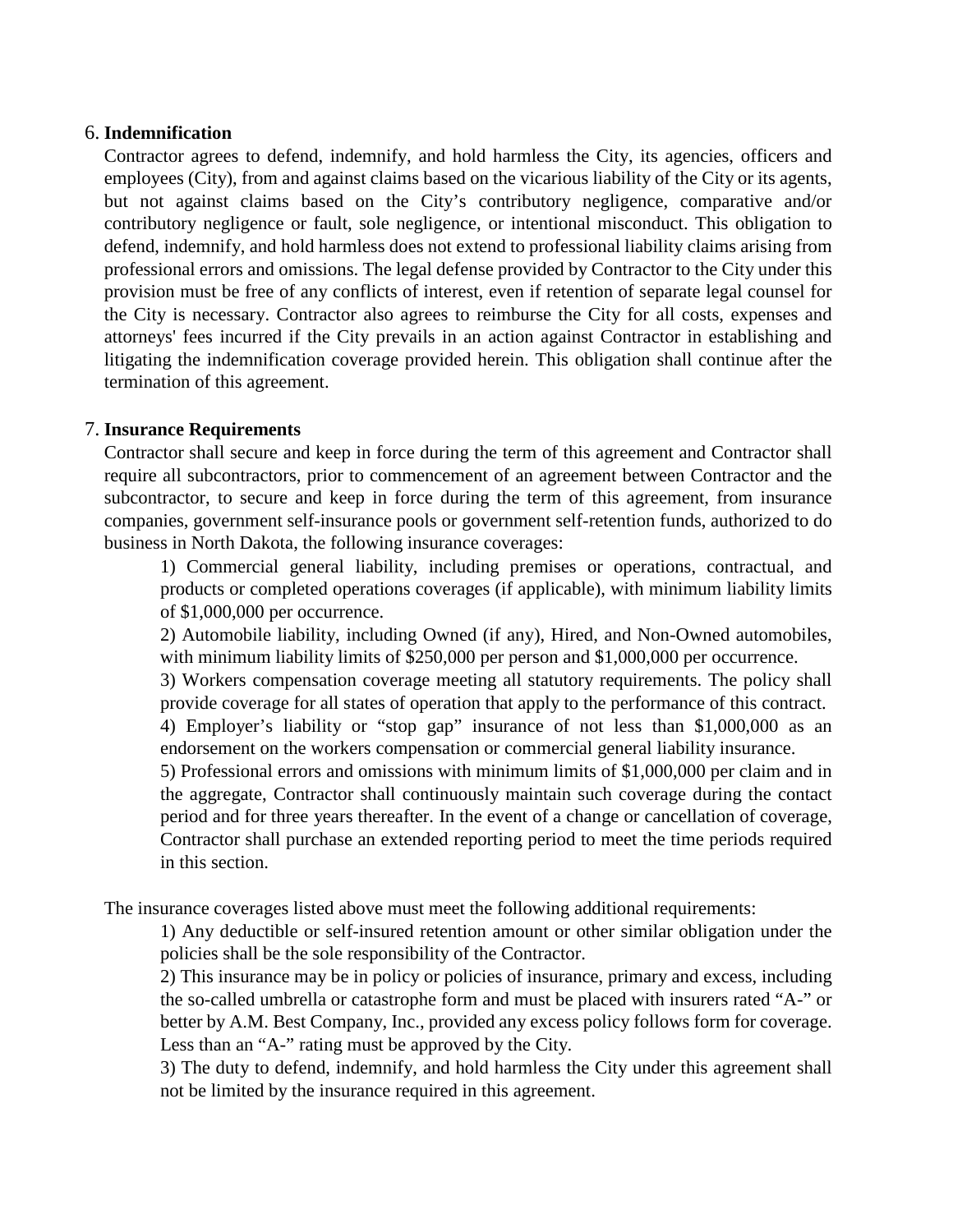4) A "Waiver of Subrogation" waiving any right to recovery the insurance company may have against the City.

f.

5) The Contractor shall furnish a certificate of insurance to the undersigned City representative prior to commencement of this agreement. All endorsements shall be provided as soon as practicable.

## 8. **Additional Terms and Conditions**

1) The City of Dickinson reserves the right to amend the request for proposals at any time.

2) The City of Dickinson reserves the right to determine the successful respondent.

3) The City of Dickinson reserves the right to reject any or all proposals.

4) If for any reason the selected firm is not able to commence services within 30 days after the award of the proposal, the City of Dickinson reserves the right to award the contract to another qualified consulting firm.

5) Expenses incurred in the preparation of submittals, presentations and other incidental activities related to this solicitation are solely the responsibility of the respondent.

6) All data, documents and other information provided to the City of Dickinson by the Consultant because of this RFP shall become property of the City of Dickinson.

7) The City of Dickinson expects the Consultant to respond to routine questions, which do not require considerable research on a complementary basis.

8) The City of Dickinson will not reimburse the Consultant for expenses beyond the cost figures agreed to by the Consultant and the City of Dickinson. The only exception would be an amendment to the contract as a result of a substantial and approved change in the scope of work, as directed by the City of Dickinson, or for extra copies of plans or extra meetings.

9) The Consultant shall at no time pursue additional compensation for work not previously agreed to in writing by the City of Dickinson through a contract amendment. It is the obligation of the Consultant to identify items of additional work and to submit a written request with a cost proposal prior to the performance of any additional work.

10) The Consultant shall not engage any subcontractor not identified in the original proposal without prior approval of the City of Dickinson.

11) The consulting firm shall not assign any interest in this proposal and shall not transfer any interest in the same without the prior written consent of the City of Dickinson. 12) For the purposes of this agreement, the Consultant shall be deemed to be an independent contractor and not an employee of the City of Dickinson.

13) No official or employee of the City of Dickinson who exercises any responsibilities in the review, approval or carrying out the proposal shall participate in any decision which affects his or her direct or indirect personal or financial interest.

14) A schedule of payments to the Consultant will be negotiated with the successful respondent, and will be tied to completion of various stages in the scope of work. Ten